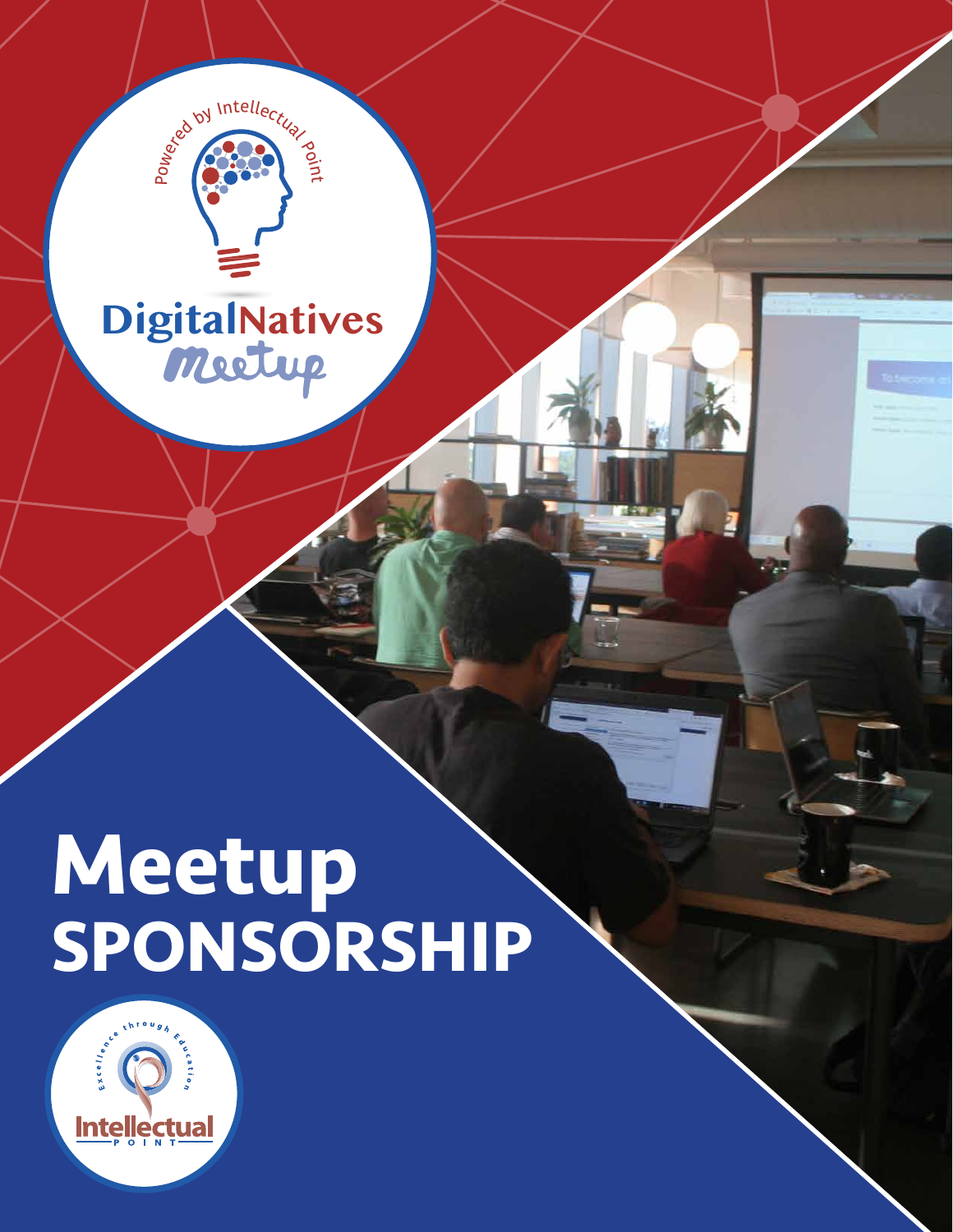

## **ABOUT**

This group is for all IT professionals, past, present, and future. We are a dedicated group of professionals who love to learn about anything in the broad IT field, and our group is for all skill levels. We host at least one meetup a month where we get together to learn about new technologies, fields, and opportunities. Our guest speakers are full-time professionals who work with cutting-edge technologies and want to share their passions.

## **INFORMATION**

Our past Meet Up events have been centered on the current trends in the IT Market that is attractive to IT professionals. Some of our events were focused on Cybersecurity, Cloud, Amazon Web Services, The Dark Web, Ethical Hacking, Emerging Technology Solutions, and hands-on activities. We have had IT professionals from the DMV attend along with recruiting companies to foster networking within the field.

*"Great session with great information. I really appreciate the view if ethical hacking from a business perspective since it truly is the business (the customer) that makes ethical hacking and IT in general a business itself." -Will W.*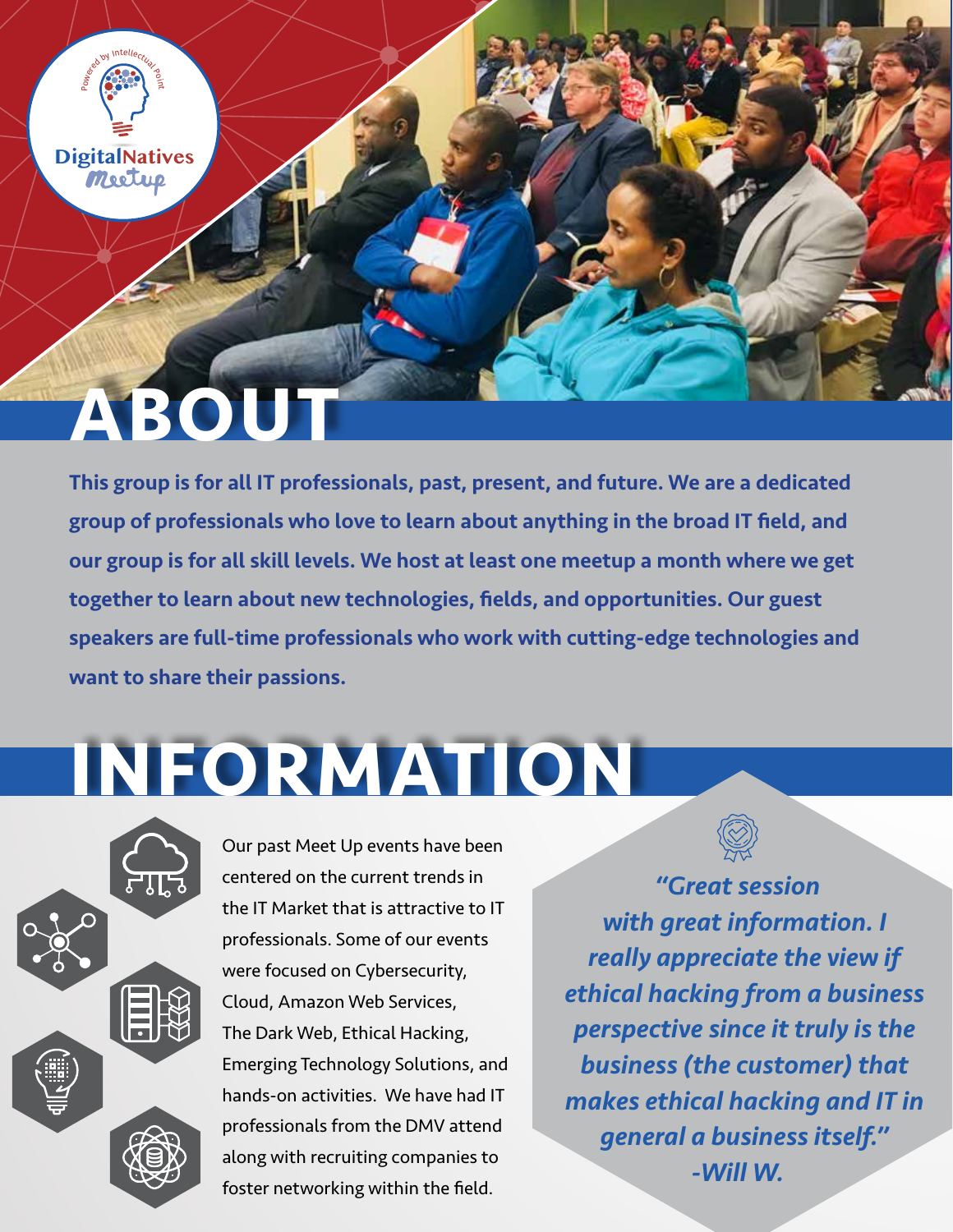|                                                                                   |                                                          | <b>Most Popular!</b>          |                   |  |
|-----------------------------------------------------------------------------------|----------------------------------------------------------|-------------------------------|-------------------|--|
| <b>Sponsorship Benefits</b>                                                       | <b>Gold</b>                                              | <b>Silver</b>                 | <b>Bronze</b>     |  |
| <b>1 Event</b>                                                                    |                                                          |                               |                   |  |
| Logo on Digital Natives Meetup Web page                                           | <b>Yes</b>                                               | <b>Yes</b>                    | <b>Yes</b>        |  |
| Logo hyper-linked at event platforms                                              | <b>Yes</b>                                               | <b>Yes</b>                    | <b>Yes</b>        |  |
| <b>Featured jobs on our Website</b>                                               | 3                                                        | $\overline{2}$                |                   |  |
| <b>Vacancies published in our Newsletters</b>                                     | <b>Yes</b>                                               | <b>Yes</b>                    |                   |  |
| <b>Opportunities published and marketed</b><br>to tech community before the event | <b>Yes</b>                                               | <b>Yes</b>                    |                   |  |
| <b>Continued web presence of your brand</b>                                       | 3 months                                                 | 1 month                       |                   |  |
| <b>Dedicated email</b>                                                            | <b>Before and</b><br><b>After</b>                        | <b>Before</b>                 |                   |  |
| Table space for your company at the Meetup Event                                  | <b>Large Table</b><br>and space<br>for a banner<br>stand | <b>Medium</b><br><b>Table</b> |                   |  |
| <b>Presentation by your company</b>                                               | <b>90 Minutes</b>                                        | <b>60 Minutes</b>             | <b>30 Minutes</b> |  |
| <b>Discounted Training Vouchers for your team</b>                                 | 10                                                       | 5                             | 2                 |  |
| <b>Company blogs published</b>                                                    | $\overline{2}$                                           | 1                             |                   |  |
| <b>Tweets highlighting your offerings</b>                                         | <b>Yes</b>                                               | <b>Yes</b>                    | --                |  |
| Option to distribute goodies to attendees                                         | <b>Yes</b>                                               | <b>Yes</b>                    | <b>Yes</b>        |  |
| Promote your event & company to social media                                      | <b>Yes</b>                                               | <b>Yes</b>                    | --                |  |
| Pictures of your stand from the event                                             | <b>Yes</b>                                               | <b>Yes</b>                    | <b>Yes</b>        |  |
| <b>Company highlight story in newsletter</b>                                      | <b>Yes</b>                                               |                               |                   |  |
| <b>Logo added to Power Point Presentation for event</b>                           | <b>Yes</b>                                               | <b>Yes</b>                    | <b>Yes</b>        |  |
| <b>Price</b>                                                                      | \$1,500                                                  | \$1,000                       | \$500             |  |
| <b>3 Events</b>                                                                   |                                                          |                               |                   |  |
| <b>Discounted price</b>                                                           | Value! \$3,600                                           | \$2,550                       | \$1,350           |  |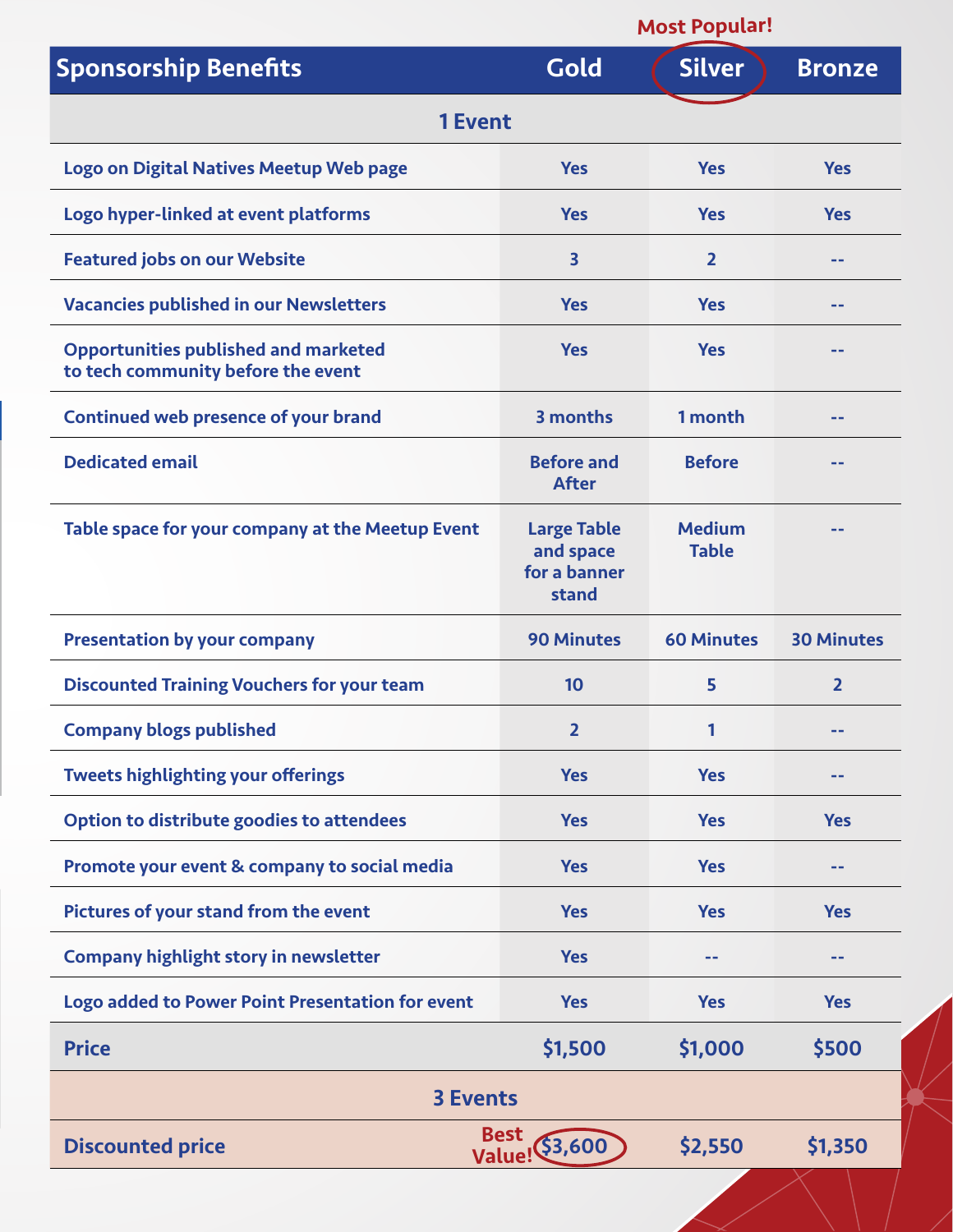

Share knowledge with professionals in the IT industry. Getting people back in the workforce, educating them at no cost, enlightening people with emerging technology. Encouraging women to enter jobs with STEM. Education the youth with technology careers. Supporting veterans to reenter the workforce.

> *Great class, using Splunk in the company but first time hand-on and learnt a lot in 2 hours. -Bilal M.*

#### **8 IT FIELDS**

**MEMBERS 1600**

**PASSED 42 MEETUPS**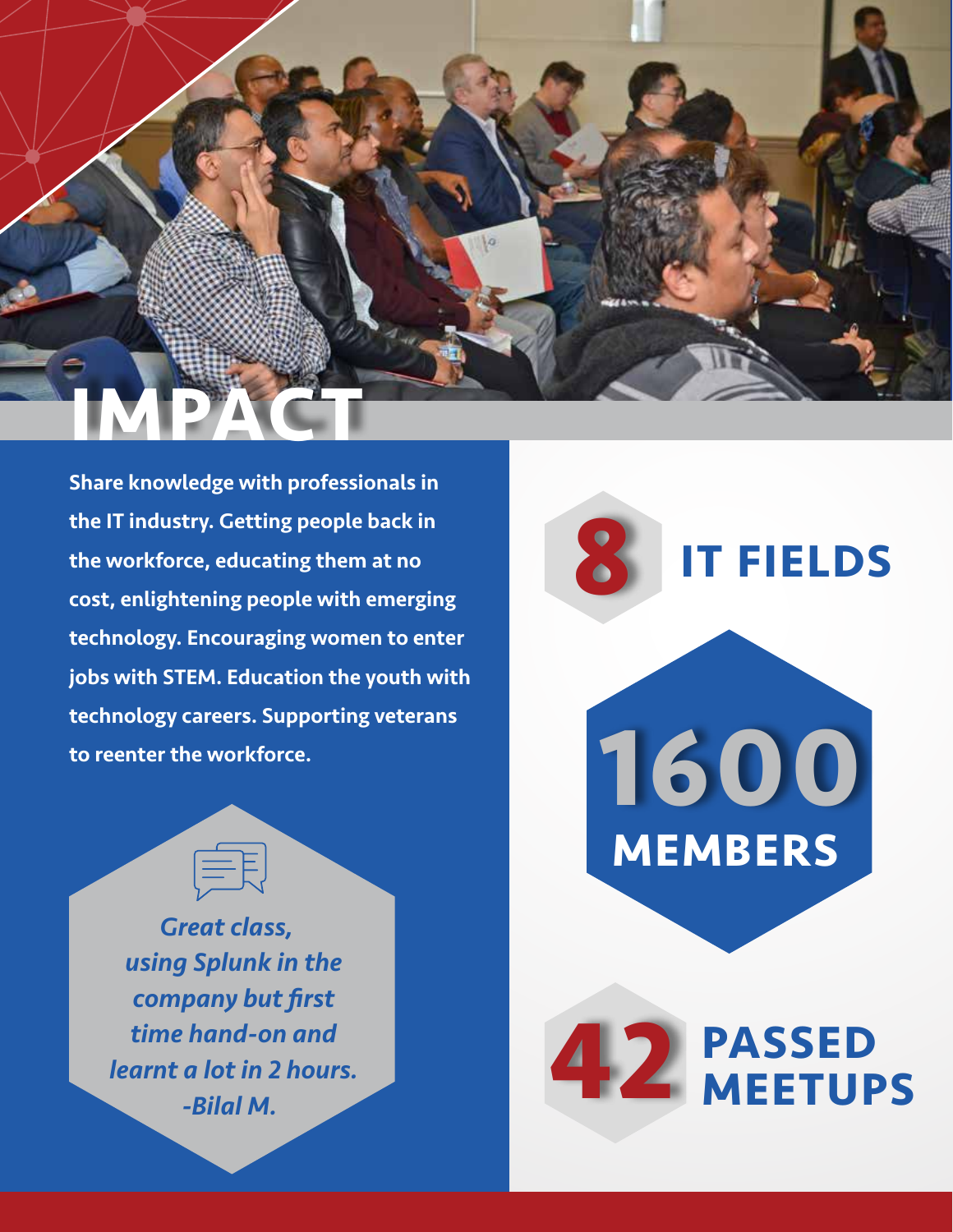

*I've attended these (NoVA IT & Cyber Security Group) Meetups for almost a year, and find them to be very interesting and informative at a high level. And for those with certifications, the CE credits are a nice bonus, too. -Joeseph W.*

### **CE CREDITS**

We provide Continuing Education Credits for current IT professionals to assist them in keeping their certification current. These events have greatly positively impacted numerous working professionals in the area as they have learned how to create and use new programs, and networked with other prominent individuals in the area.

## **PARTNERS**



Apex



Cover6 Solutions



ALEXANDRIA | ARLINGTON REGION

**Workforce** 





Advantage Consulting



**DigitalNatives**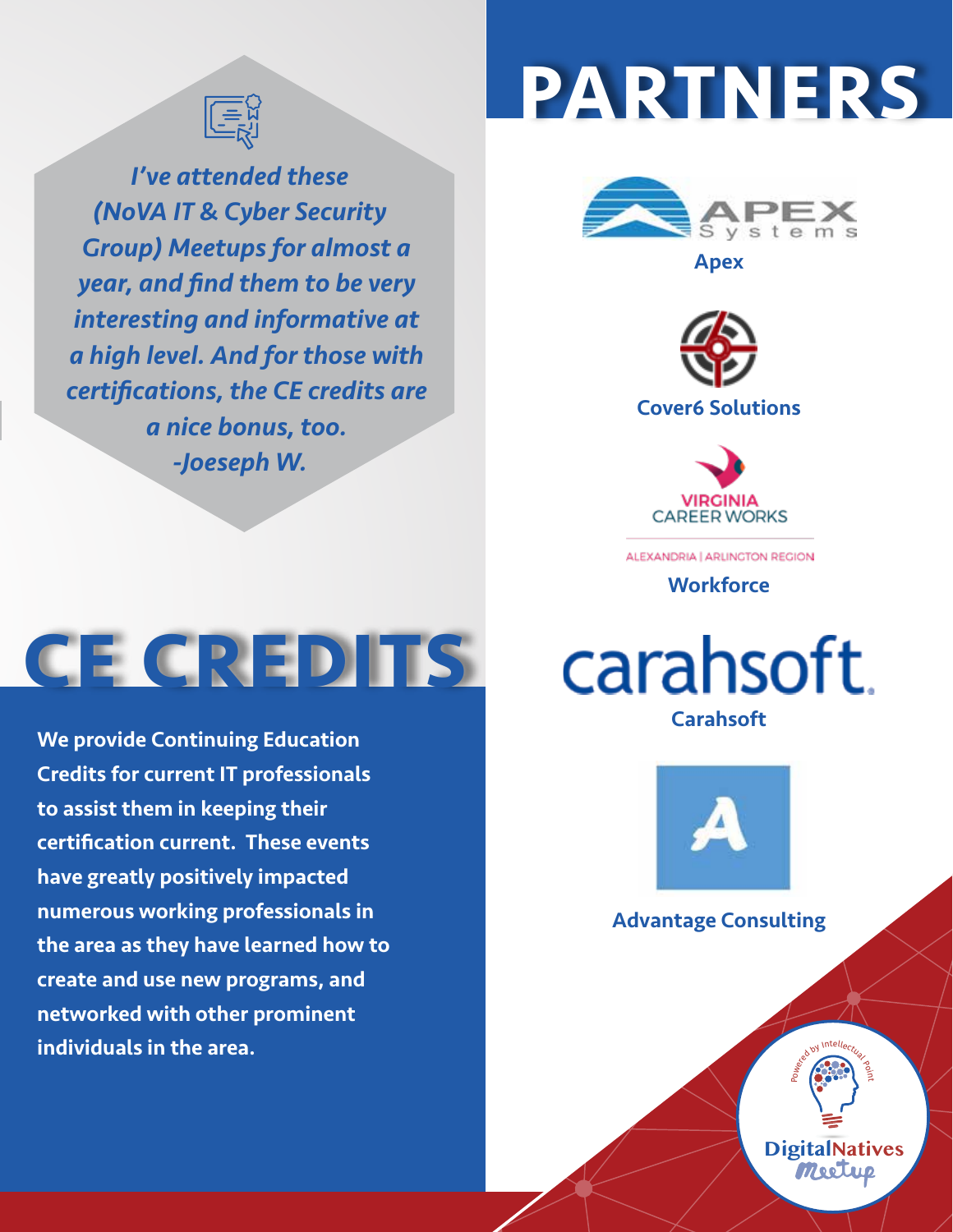

- **• [Migration to Azure Demo &](https://www.meetup.com/digitalnatives/events/254822723/)  [Practical Pentesting](https://www.meetup.com/digitalnatives/events/254822723/)**
- **• [Intro to Cybersecurity with](https://www.meetup.com/digitalnatives/events/254821848/)  [Insight Engines Demo](https://www.meetup.com/digitalnatives/events/254821848/)**
- **• [Hands-on Coding & Pentesting](https://www.meetup.com/digitalnatives/events/254691596/)  [Demo](https://www.meetup.com/digitalnatives/events/254691596/)**
- **• [The InfoSec Crystal Ball Effect.](https://www.meetup.com/digitalnatives/events/251477073/)  [Presented by Verodin](https://www.meetup.com/digitalnatives/events/251477073/)**
- **• [Splunk Series #1-5](https://www.meetup.com/digitalnatives/events/245028782/)**
- **• [Cloud Sec Social](https://www.meetup.com/digitalnatives/events/245028579/)**
- **• [Cyber Warrior Social](https://www.meetup.com/digitalnatives/events/245028539/)**
- **• [Big Data Social](https://www.meetup.com/digitalnatives/events/245028472/)**
- **• [Data Scientist Social](https://www.meetup.com/digitalnatives/events/245028428/)**
- **• [Ethical Hacking Mission](https://www.meetup.com/digitalnatives/events/245028197/)**
- **• [White Hat Social](https://www.meetup.com/digitalnatives/events/245027805/)**
- **• [AWS Cloud Fundamentals &](https://www.meetup.com/digitalnatives/events/243989663/)  [Live Demo](https://www.meetup.com/digitalnatives/events/243989663/)**
- **• [Cyber/IT Social](https://www.meetup.com/digitalnatives/events/243980537/)**
- **• [Big Data Analysis &](https://www.meetup.com/digitalnatives/events/239671729/)  [Visualization](https://www.meetup.com/digitalnatives/events/239671729/)**
- **• [Free Hands on Splunk Training](https://www.meetup.com/digitalnatives/events/243173832/)**
- **• [Hands pm Cyber SOC Analyst](https://www.meetup.com/digitalnatives/events/240136479/)  [Training](https://www.meetup.com/digitalnatives/events/240136479/)**
- **• [Emerging Technologies &](https://www.meetup.com/digitalnatives/events/240136234/)  [Solutions](https://www.meetup.com/digitalnatives/events/240136234/)**
- **Find Evolving Cyber Threat [Landscape](https://www.meetup.com/digitalnatives/events/240136234/)**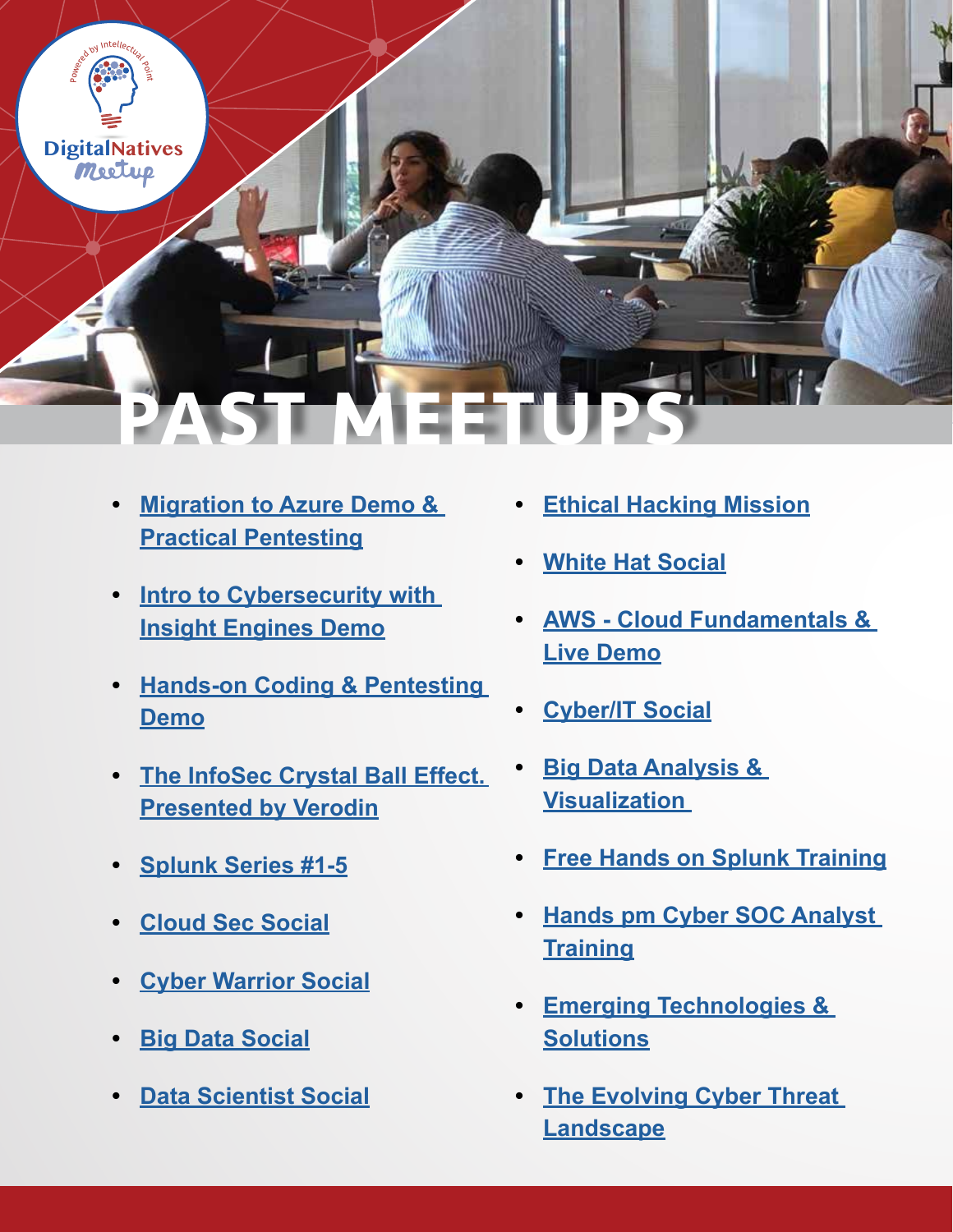

- **• [Big Data Analytics & Cloud](https://www.meetup.com/digitalnatives/events/239671729/)  [Computing](https://www.meetup.com/digitalnatives/events/239671729/)**
- **• [Next Generation Cyber Security](https://www.meetup.com/digitalnatives/events/239010629/)  [& SOC Tools](https://www.meetup.com/digitalnatives/events/239010629/)**
- **• [New Innovations In Big Data](https://www.meetup.com/digitalnatives/events/229224158/)  [Solutions](https://www.meetup.com/digitalnatives/events/229224158/)**
- **• [DevOps Successful Practices](https://www.meetup.com/digitalnatives/events/229224158/)  [for Continuous Delivery](https://www.meetup.com/digitalnatives/events/229224158/)**
- **• [Lighting up the Dark Web:](https://www.meetup.com/digitalnatives/events/229224158/)  [Exposing the Complexities of a](https://www.meetup.com/digitalnatives/events/229224158/)  ["Tabooed" Cyberspace](https://www.meetup.com/digitalnatives/events/229224158/)**
- **• [Learn About Hadoop](https://www.meetup.com/digitalnatives/events/229224158/)**
- **• [Learn About Splunk!](https://www.meetup.com/digitalnatives/events/228608507/)**
- **• [And much more!](https://www.meetup.com/digitalnatives/)**

#### Meetup Benefits:

- **• Earn Continuing Education (CE) Certificates worth 2 credits**
- **• Use the opportunity to meet Hiring Managers**
- **• Learn from the Industry Experts & Leaders**
- **• Network with professionals in the IT field**
- **• Chance at winning prizes**
- **• Enjoy free snacks**